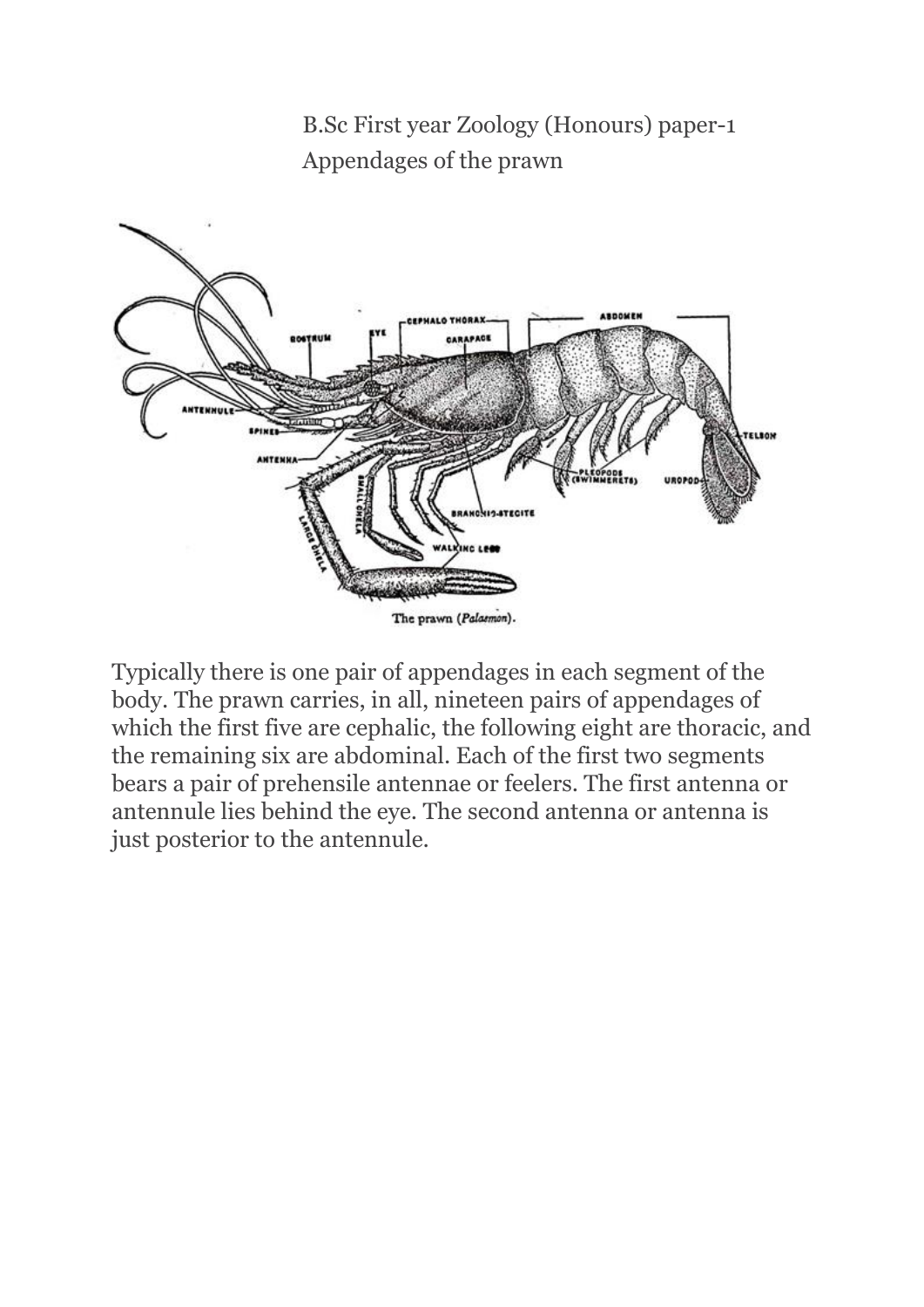

The antennuies and antennae are pre-oral in position, that is, they lie in front the mouth. Following the antennae, there is a toothed appendage called mandible on each side of the mouth; these are used for cutting and crushing food.

Behind the mandibles, there are two pairs of leaf-like jaws, the first maxilla or maxillula followed by the second maxilla or maxilla. Next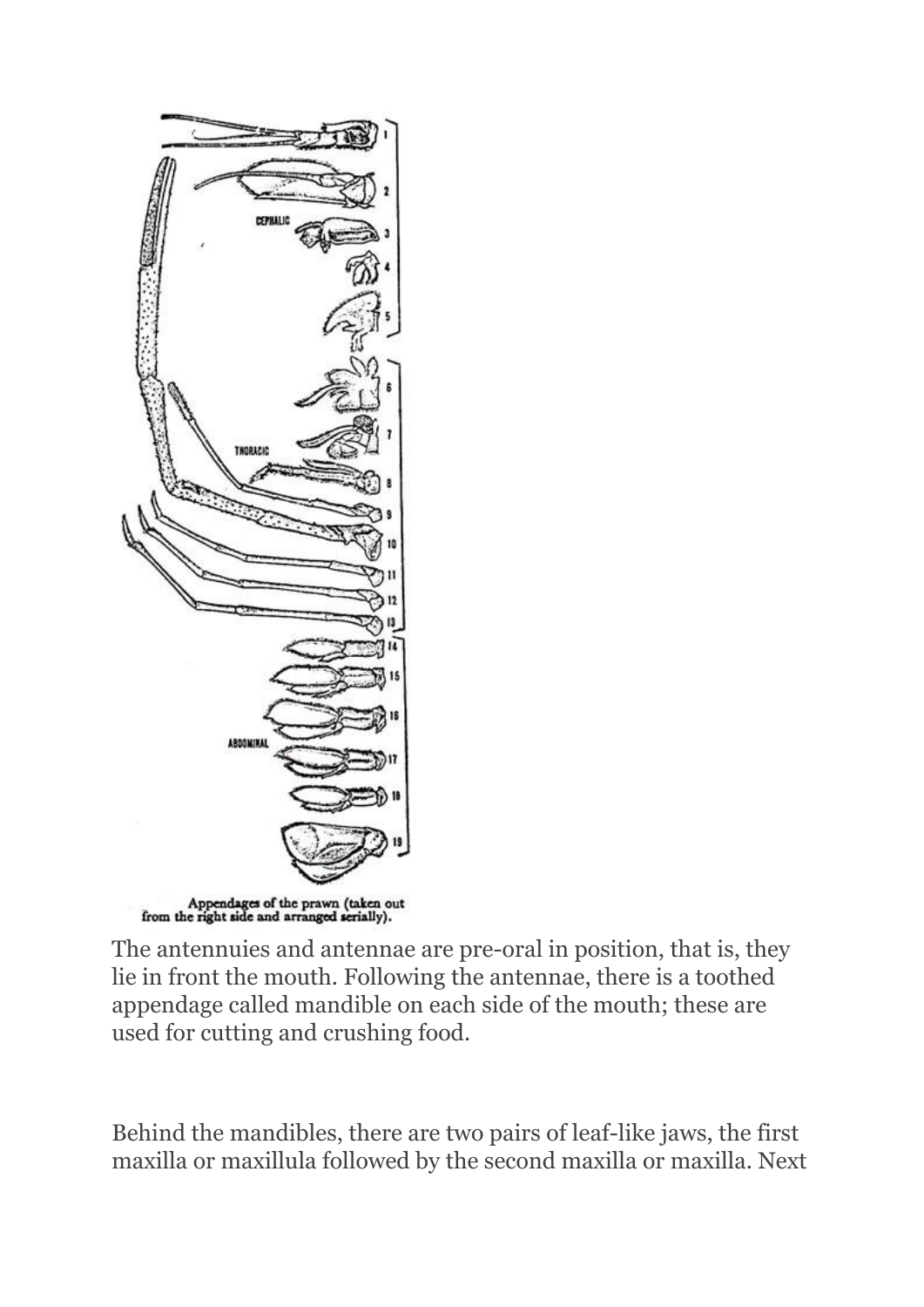to the jaws, there are three pairs of maxillipedes and five pairs of walking legs. The first and second maxillipedes are flat and foliaceous, while the third maxillipedes and the walking legs are elongated and pediform.

The jaws and the maxillipedes are employed for pushing food into the mouth, whereas the walking legs are used for crawling on the river bed. Of the five pairs of walking legs the first two pairs bear pincers at their free ends and are, therefore, called chelate legs; these along with the rostrum and the spines are regarded as organs of offence and defence.

The six pairs of abdominal appendages are known as pleopods or swimmerets; they help the prawn in swimming.

## **Appendages of Prawn:**

The appendages of the prawn differ widely for performing different functions. The modification takes place either by variation of shape or by suppression of one or more parts. But all the appendages are built on the same general plan. An appendage is said to be biramous because it bears two branches or rami.

## **A typical biramous appendage consists of:**

(1) A two jointed stalk of protopodite, the two segments of which are the coxa and the basis; the coxa lies proximal to the basis;

(2) Attached to the basis, there are two branches or rami, an outer exopodite and an inner endopodite. The proximal end of the coxa is lodged into a depression on the ventral surface of the animal, thus forming a ball and socket joint.

There are, as already indicated, nineteen pairs of appendages. According to their position on the body, the appendages are divided into cephalic, thoracic and abdominal. Of the thirteen pairs in the cephalothoracic region, the first five are cephalic and the following